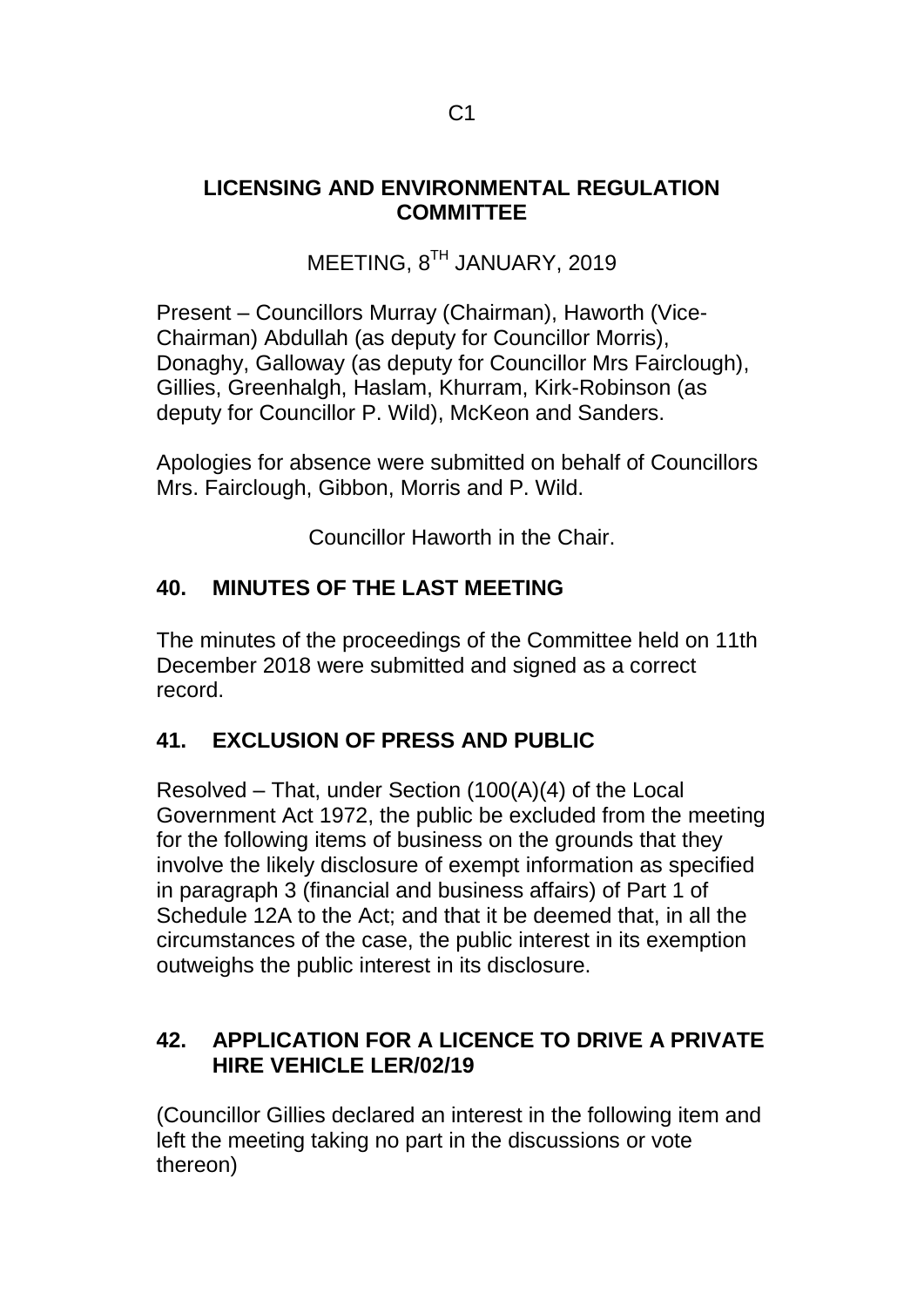The Director of Place submitted a report which gave details of an application which had been received to drive a private hire vehicle and where the applicant had a previous misconduct matter

The report outlined the full details of the misconduct matter by the applicant.

The applicant attended the meeting and provided verbal evidence.

The Committee also heard evidence from the Licensing Officer.

It was moved by Councillor McKeon and Seconded by Councillor Kirk-Robinson that the application be granted, subject to the standard conditions as set out in the report.

For the Motion, viz-

Councillors Donaghy, Haworth, Khurram, McKeon, Murray, Abdullah, Galloway, Greenhalgh, Haslam, Kirk-Robinson and Sanders.

Against the Motion, Viz - 0

Abstain, Viz – 0

The Motion was declared carried.

## **43. MISCONDUCT BY LICENSED PRIVATE HIRE DRIVER LER/03/19**

The Director of Place submitted a report which gave details of a misconduct matter in relation to a driver licensed to drive a private hire vehicle.

This matter was deferred from 27<sup>th</sup> November 2018 for further enquiries as driver unsure whether he had been convicted for plying for hire in addition to the no insurance.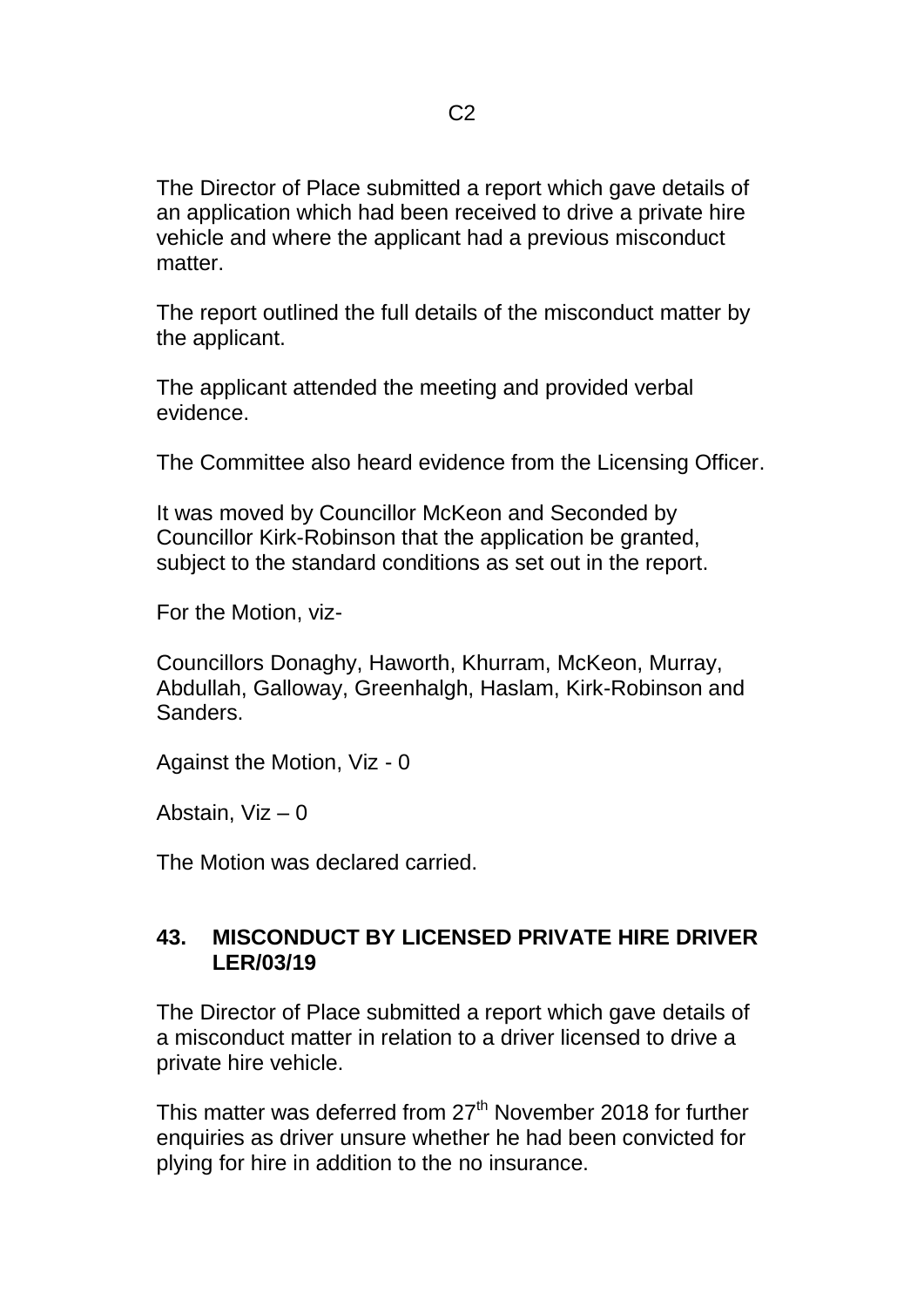The report outlined the full details of the misconduct matter by the driver.

The driver and his solicitor attended the meeting and provided verbal evidence.

The Committee also heard evidence from the Licensing Officer.

It was moved by Councillor Kirk-Robinson and Seconded by Councillor Donaghy that the licence be revoked. An amendment was moved by Councillor Haworth and seconded by Councillor McKeon that the licence to drive a private hire vehicle be suspended for a period of 10 weeks.

For the Motion, viz-

Councillors Gillies, Haworth, McKeon and Abdullah.

Against the Motion, Viz -

Councillors Donaghy, Khurram, Murray, Galloway, Greenhalgh, Haslam, Kirk-Robinson and Sanders.

Abstain, Viz - 0

Whereupon the motion was declared lost.

The original motion then became the substantive motion.

For the Motion, viz-

Councillors Donaghy, Khurram, Murray, Galloway, Greenhalgh, Haslam, Kirk-Robinson and Sanders.

Against the Motion, Viz -

Councillors Gillies, Haworth, McKeon and Abdullah.

Abstain, Viz - 0

The motion was declared carried and it was specifically resolved -That the licence to drive a private hire vehicle be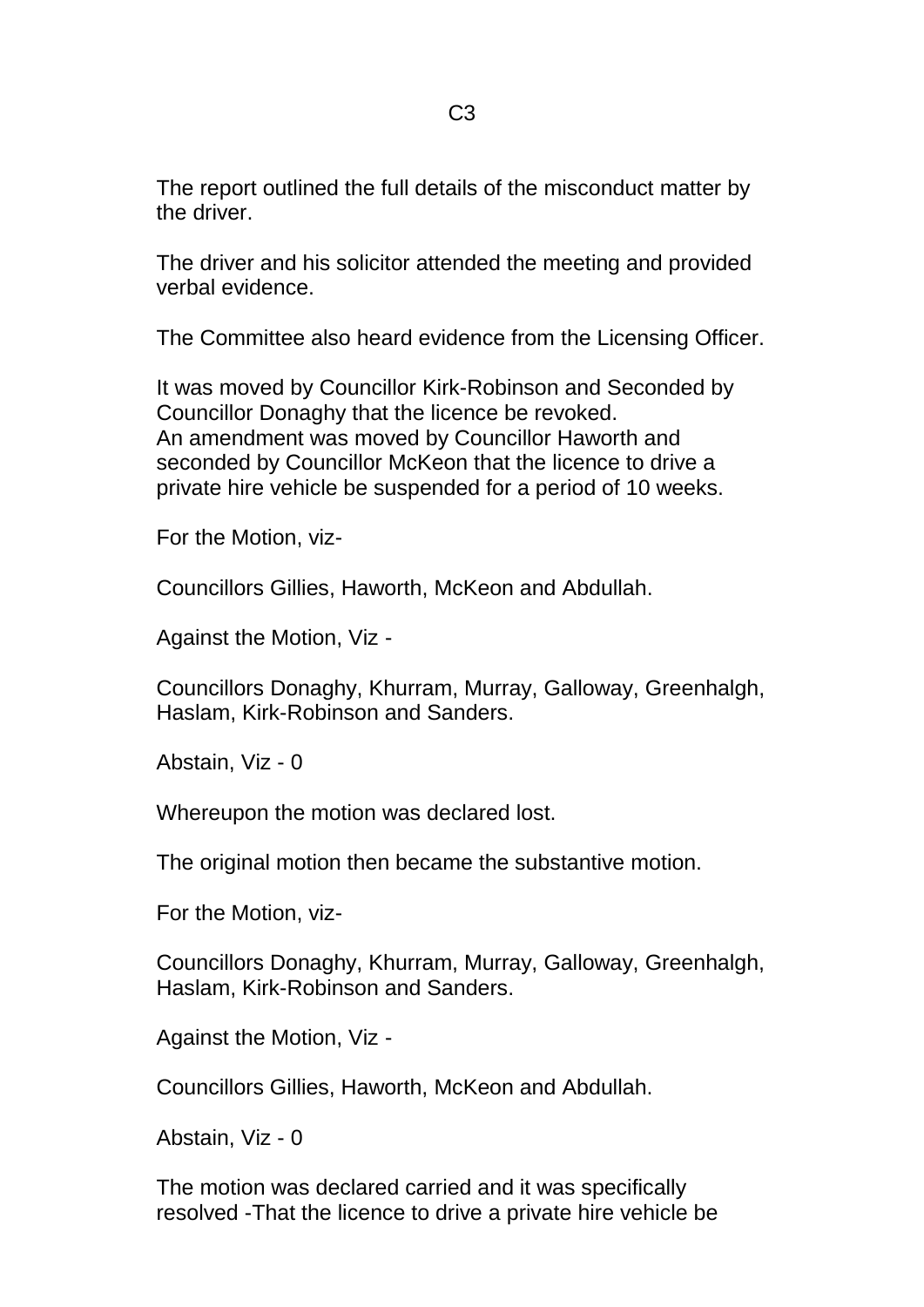revoked on the basis that the Committee are not satisfied that the driver is a fit and proper person to hold a licence.

Following consideration of all the evidence, the Committee noted the convictions for plying for hire without hackney carriage proprietor's licence and using a vehicle uninsured against third party risks. Drivers are in a position of trust and have a duty to conduct themselves in a lawful and professional manner at all times.

The Committee also took account of the following –

- The convictions for plying for hire without hackney carriage proprietor's licence and using a vehicle uninsured against third party risks from 17<sup>th</sup> September, 2018. The driver accepted that two unbooked passengers had got into his vehicle and charged them £15 as per his tabled statement but gave a different version verbally to the meeting. He was shortly stopped by the Police and told them that the passengers were friends which was not true;
- The driver failed to declare the then Major nonconviction on his application and the offence under the Town Police Clause Act, 1847 and subsequently on his conviction declaration from September, 2018 regarding the illegally plying for hire issue, breaching the conditions of his licence;
- The Council's Statement of fitness and Suitability indicates that where a person has a major motoring offence conviction and the date of the conviction is less than three years then this would generally mean that a person would have their licence revoked;
- Matters concerning the provisions of the Town Police Clause Act, 1847 and Playing for Hire and specifically for level three and four offences then a licence would normally be revoked following the date of conviction for up to two years; and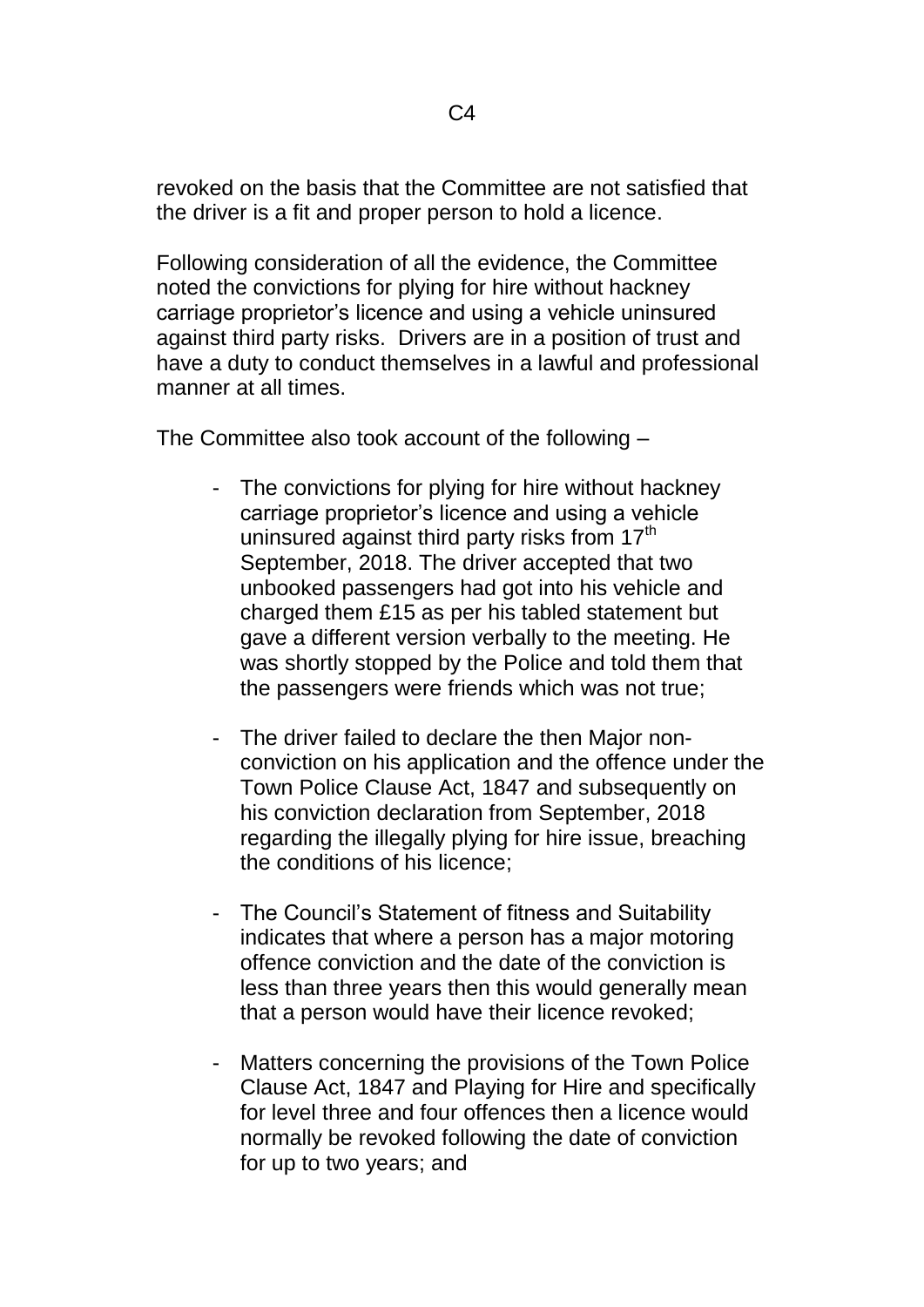- A statement prepared by the driver was tabled together with a notice of endorsement of driving record, a memorandum of an entry into the Greater Manchester magistrates Court regarding the convictions and two references in support of the driver. The Committee gave limited weight to the references.

Members of the public, the elderly, infirm and children or vulnerable adults entrust their personal safety and wellbeing to private hire drivers whenever they take a journey. Passengers often travel alone and are vulnerable to inappropriate behaviour.

The Committee's primary duty is of concern for the safety and wellbeing of the public.

There is therefore reasonable cause to revoke the private hire drivers licence.

Licensing and Environmental Regulation Committee (Acting as Licensing Act, 2003 Committee)

Present – Councillors Murray (Chairman), Haworth (Vice-Chairman), Abdullah (as deputy for Councillor Morris), Galloway (as deputy for Councillor Mrs Fairclough), Gillies, Haslam, Khurram, Kirk-Robinson (as deputy for Councillor P. Wild) and McKeon.

#### **44. APPLICATION FOR AN UNLICENSED FAMILY ENTERTAINMENT CENTRE GAMING MACHINE PERMIT**

The Director of Place submitted a report which set out details of an application which had been received for a new unlicensed family entertainment centre gaming machine permit. The application submitted was for the premises that traded as Jump Xtreme, Trinity Retail Park, Springfield, Bradford Street, Bolton and had been submitted by Poppleston Allen Solicitors who acted as the agent for the applicant Coinfactory Limited.

The application sought approval for Category D gaming machines to be available at the venue. There was no minimum